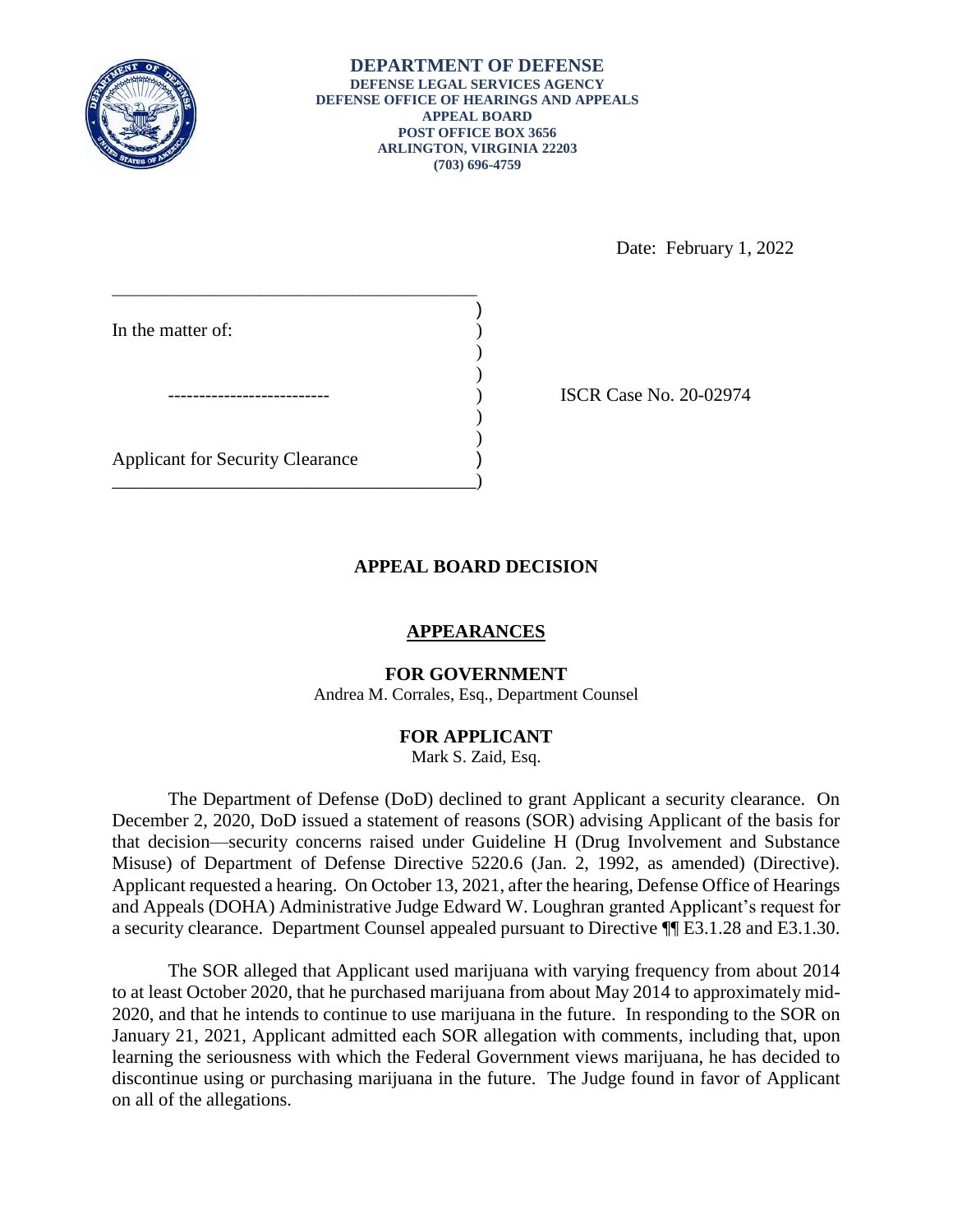Department Counsel raised the following issue on appeal: whether the Judge's decision is arbitrary, capricious, and contrary to law. Consistent with the following discussion, we reverse the Judge's decision.

#### **The Judge's Findings of Fact**

 Applicant is in his forties and has been working for a defense contractor for about 14 years. He is married with children. He has earned an associate's degree and has taken additional college courses. This is his first request for a security clearance. Witnesses and documents attest to his excellent work performance and character. Among other favorable personal traits, he is praised for his reliability, trustworthiness, and honesty.

 During the alleged period, Applicant lived in two states. In the first state, marijuana use was legal under state law. While living there, Applicant's wife successfully used marijuana to treat an illness. On a doctor's recommendation, Applicant used marijuana in the forms of edibles, controlled substance under Federal law. In the second state, marijuana use was permitted for medicinal purposes. After moving there, he initially used rubs, but not edibles or vapes. Upon receiving a card from the state's cannabis commission, he vaped marijuana. When the second state made recreational use of marijuana legal, he no longer needed a card to purchase or use rubs, and vapes for insomnia and pain management. At that time, he knew marijuana was an illegal marijuana in that state.

 In his April 2020 security clearance application (SCA), Applicant disclosed his marijuana use and noted he intended to continue to use it, as necessary, for insomnia and pain management. About a month later, he fully discussed his marijuana use in a background interview. He indicated approach. In responding to interrogatories, he again indicated he planned to use marijuana for medicinal purposes. He did not understand the full ramifications of his use of marijuana until he received the SOR and discussed it with his attorney. He last purchased marijuana in December 2020 and last used it in January 2021. Applicant is now aware that individuals eligible for security that, although he was aware marijuana was illegal under Federal law, he was following the state's clearances cannot engage in such conduct.

 Applicant credibly testified that he does not intend to use marijuana in the future. His wife treatments for their health issues that do not involve marijuana. In August 2021, a licensed clinical social worker evaluated Applicant and concluded he did not meet the criteria for cannabis use disorder. He signed a statement of intent to abstain from all illegal drug use, acknowledging any has also stopped using marijuana for medicinal purposes to support him. Both are pursuing other future use would be grounds for revoking his security clearance.

### **The Judge's Analysis**

 Marijuana use is prevalent and accepted in significant segments of our society. "I do not cite these facts because I condone marijuana use; I do not. I cite them to provide context to the world Applicant lived in when he made the decision to use marijuana for medicinal purposes, and why it took so long for him to stop." Decision at 5-6. Applicant now understands that marijuana use is inconsistent with holding a security clearance and credibly testified he will not use illegal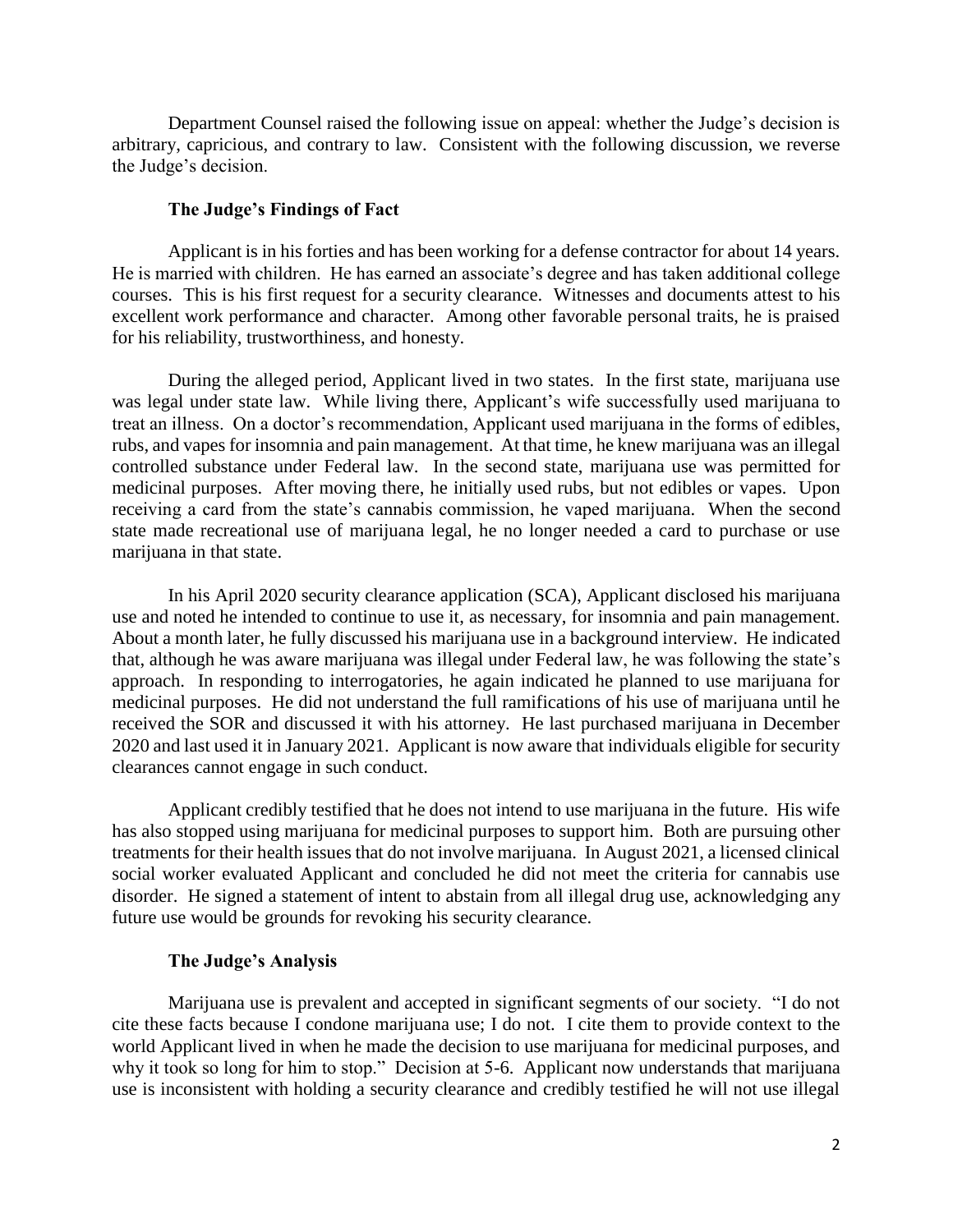drug in the future. "There are no bright-line rules for how long an applicant must go without drug use for an appropriate period, and that illegal drug use is unlikely to recur. Applicant's conduct no longer casts doubt on his reliability, trustworthiness, and good judgment." Decision problematic conduct. Under the facts of this case, I find that Applicant has abstained from illegal at 6.

#### **Discussion**

 $\overline{a}$ 

 There is a strong presumption against the grant or maintenance of a security clearance. *See Dorfmont v. Brown*, 913 F. 2d 1399, 1401 (9th Cir. 1990), *cert. denied,* 499 U.S. 905 (1991). After the Government produces evidence raising security concerns, an applicant bears the burden of persuasion concerning mitigation. *See* Directive ¶ E3.1.15. The standard applicable in security clearance decisions "is that a clearance may be granted only when 'clearly consistent with the interests of the national security.'" *Department of the Navy v. Egan*, 484 U.S. 518, 528 (1988). "Any doubt concerning personnel being considered for national security eligibility will be resolved in favor of the national security." Directive, Encl 2, App. A ¶ 2(b).

 In deciding whether the Judge's rulings or conclusions are erroneous, we will review the Judge's decision to determine whether: it does not examine relevant evidence; it fails to articulate a satisfactory explanation for its conclusions, including a rational connection between the facts found and the choice made; it does not consider relevant factors; it reflects a clear error of decision that runs contrary to the record evidence; or it is so implausible that it cannot be ascribed to a mere difference of opinion. *See, e.g.*, ISCR Case No. 14-02563 at 3-4 (App. Bd. Aug. 28, judgment; it fails to consider an important aspect of the case; it offers an explanation for the 2015).

 After issuance of the Judge's decision, the Security Executive Agent (SecEA) promulgated clarifying guidance concerning marijuana-related issues in security clearance adjudications.<sup>1</sup> It states in pertinent part:

 [Federal] agencies are instructed that prior recreational marijuana use by an individual may be relevant to adjudications but not determinative. The SecEA has provided direction in [the adjudicative guidelines] to agencies that requires them to use a "whole-person concept." This requires adjudicators to carefully weigh a number of variables in an individual's life to determine whether that individual's behavior raises a security concern, if at all, and whether that concern has been mitigated such that the individual may now receive a favorable adjudicative determination. Relevant mitigations include, but are not limited to, frequency of use and whether the individual can demonstrate that future use is unlikely to recur, including by signing an attestation or other such appropriate mitigation. Additionally, in light of the long-standing federal law and policy prohibiting illegal drug use while occupying a sensitive position or

 $<sup>1</sup>$  "[A]n applicant's security eligibility must be adjudicated under current DoD policies and standards, not past ones."</sup> *See, e.g.*, ISCR Case No. 17-01807 at 3, n.2 (App. Bd. Mar. 7, 2018). This principle applies not only to changes to the Directive that occur during an adjudication but also to the issuance of any clarifying guidance by appropriate authorities. Because the recent clarifying guidance does not apply a more restrictive interpretation of the adjudicative guidelines pertinent in this case, there is no need to remand the decision to the Judge to consider the new guidance.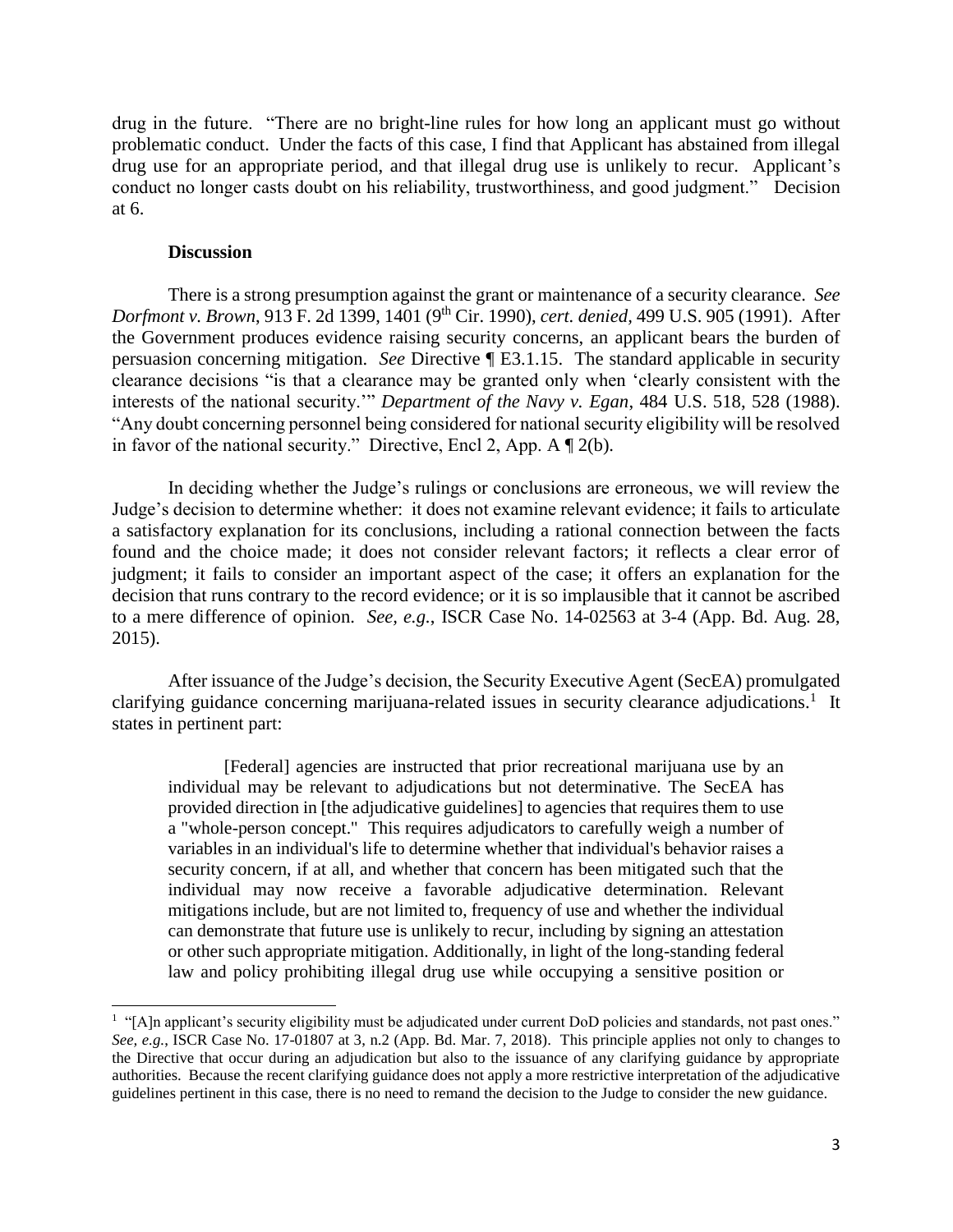holding a security clearance, agencies are encouraged to advise prospective national security workforce employees that they should refrain from any future marijuana use upon initiation of the national security vetting process, which commences once the individual signs the certification contained in the Standard Form 86 (SF-86), Questionnaire for National Security Positions.<sup>2</sup>

 concerns that have not been mitigated. In this regard, we find persuasive Department Counsel's argument that the Judge failed to consider important aspects of the case. We note the following Even under this new clarifying guidance, Applicant's conduct continues to raise security evidence drawn from the record:

 Applicant conducted research and learned such use was illegal under Federal law. Tr. at 75, 80-81. 1. Before beginning his use of marijuana for medical purposes at the age of 36,

 2. Applicant testified that physicians cannot prescribe marijuana because it is illegal under Federal law, but they can recommend its benefits. Tr. at 79 and 84- 85.

 3. Regarding the security clearance process, Applicant testified that he did not initially believe his marijuana use would be disqualifying. He stated that he talked that you could still maintain and achieve a security clearance." Tr. at 76. However, he never talked to a supervisor, facility security officer, or anyone in authority at his company about implications of using marijuana on security clearance eligibility. to friends and coworkers who advised him "as long as you're honest in the process Tr. at 92-93.

 completed a Standard Form 85, and was required to take a drug test. He could not 4. In August 2019, Applicant applied for a position of trust at a Federal agency, remember whether that form contained questions about marijuana usage.<sup>3</sup> Tr. at 72 and 94-95.

 5. In April 2020, Applicant completed a SCA. Section 23―Illegal Use of Drugs or Drug Activity―of the application states: "The following questions pertain to the illegal use of drugs or controlled substance or drug or controlled substance activity in accordance with Federal laws, even though permissible under state laws." He disclosed he used marijuana from May 2014 to the month of the SCA's submission. GE 1 at 43.

 $\overline{a}$ 

<sup>&</sup>lt;sup>2</sup> Security Executive Agent Clarifying Guidance Concerning Marijuana for Agencies Conducting Adjudications of Persons Proposed for Eligibility for Access to Classified Information or Eligibility to Hold a Sensitive Position, dated December 21, 2021 (SecEA Clarifying Guidance), at page 2.

<sup>&</sup>lt;sup>3</sup> Revisions of Standard Form 85 in September 1995, December 2013, and December 2017 contain sections asking applicants if they used illegal drugs, including marijuana, in either the last year or last seven years depending upon the revision used.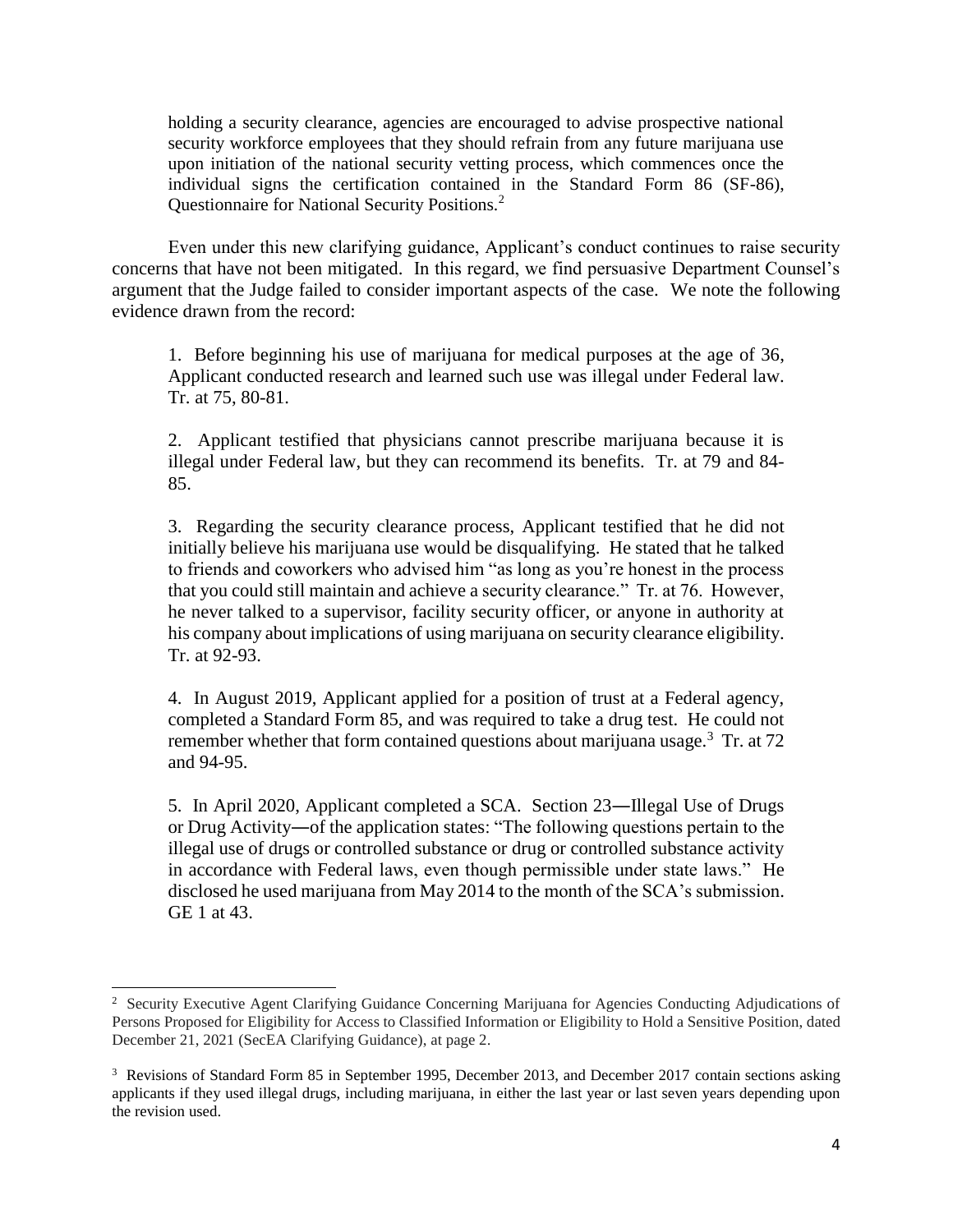focus of that interview was his drug involvement. During the interview, he stated approach. GE  $2$  at  $4$  and Tr. at 80-81. 6. In May 2020, Applicant participated in a security clearance interview. A major he knew his conduct was illegal under Federal law, but he had adopted the state's

 investigation. She stated that "[t]he investigator asked me more than once about his marijuana use, that was one of the first times I realized, that could be an issue." questions about her husband's marijuana use raised "red flags" and that she discussed the matter with her husband. Tr. at 67-68. discussed the matter with her husband. Tr. at 67-68.<br>8. In October 2020, Applicant responded to DOHA interrogatories. The primary 7. Applicant's wife testified that she also was interviewed as part of his background Tr. at 59. On cross-examination, she acknowledged that the investigator's

 focus of the interrogatories was his drug involvement. It contains five pages of questions asking him about his drug involvement. In responding to those questions, Applicant indicated he used marijuana "[d]aily in the evening as necessary." Government Exhibit 2 at 9.

 9. Applicant's wife testified he informed her that he received interrogatories related to his drug usage and, at that time, expressed concern that such conduct might not be consistent with holding a security clearance. After discussing this matter, they decided he should continue to use marijuana. Tr. at 69-70.

 10. On December 2, 2020, the SOR was issued. It stated that the Consolidated Adjudications Facility was "unable to find it is clearly consistent with the national interest to grant [Applicant] access to classified information" due to his drug involvement and that his case would be submitted to a Judge for a determination as to whether he should be granted a security clearance. SOR at 1.

 11. Applicant testified that he first learned his marijuana use would be a problem when he received the SOR. Tr. at 75-76.

 12. Applicant testified that he continued to use marijuana for about six weeks after receiving the SOR. Tr. at 76.

 13. Applicant testified that he met with his attorney during a "multi-week period at the end of December, beginning of January timeframe." Tr. at 92.

14. Applicant last purchased marijuana on December 21, 2020, and last used it on January 12, 2021. SOR Response at 2.

 law. Medical marijuana has no special or preferred status under either the adjudicative guidelines or the new clarifying guidance. "[D]isregard of federal law pertaining to marijuana remains relevant, but not determinative, to adjudications of eligibility for access to classified information ...." SecEA Clarifying Guidance at 2. Marijuana use, possession, production, and distribution remains prohibited under Federal